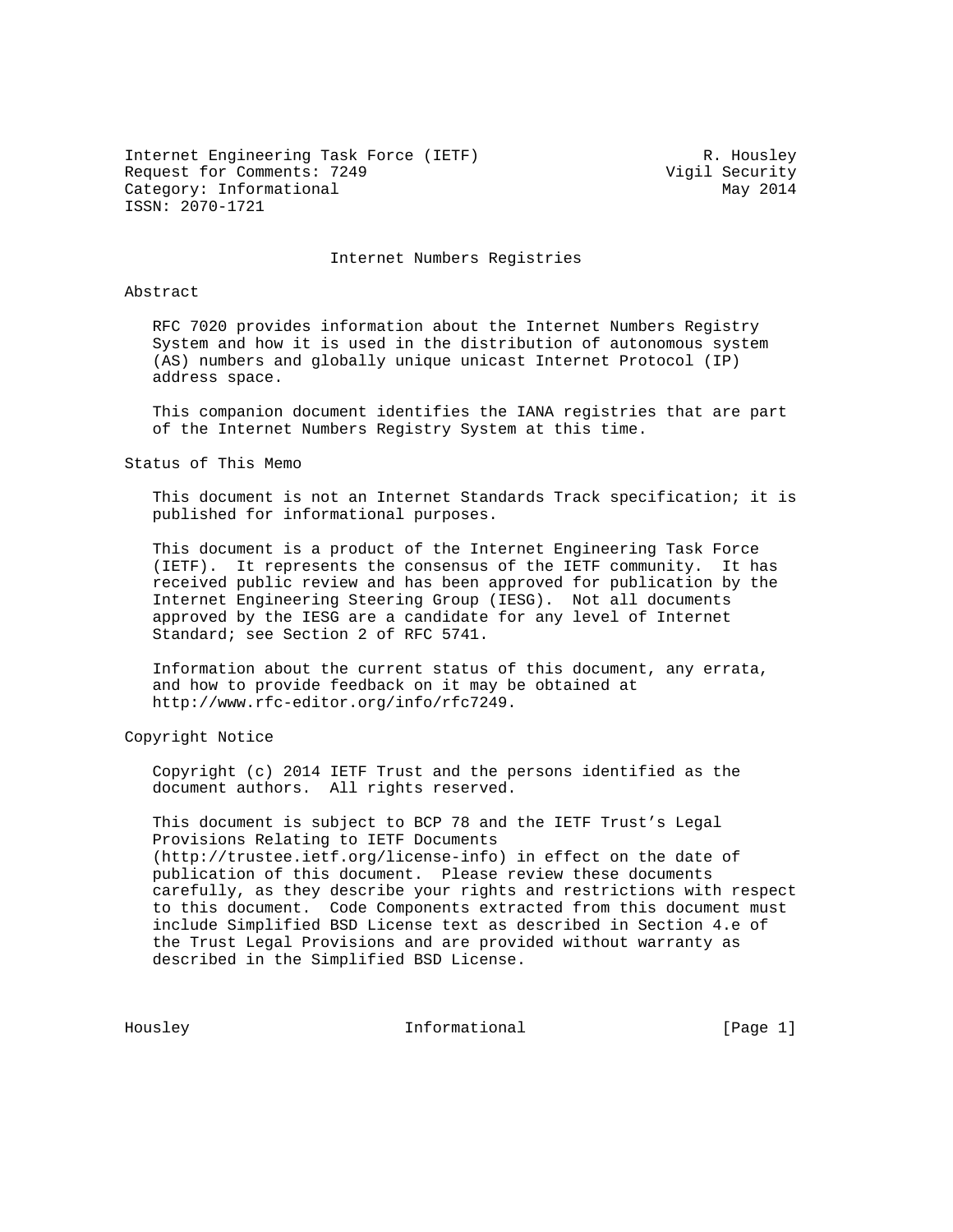## 1. Introduction

 In accordance with the IETF-IANA Memorandum of Understanding [RFC2860], RFC 7020 [RFC7020] provides information about the Internet Numbers Registry System and how it is used in the distribution of autonomous system (AS) numbers and globally unique unicast Internet Protocol (IP) address space.

 This companion document identifies the IANA registries that are part of the Internet Numbers Registry System at this time.

## 2. Internet Numbers Registries

 Three IANA registries are associated with the Internet Numbers Registry System: "Autonomous System (AS) Numbers", "IANA IPv4 Address Space Registry", and "IPv6 Global Unicast Address Assignments". However, in each case, there are special-purpose values, and those special-purpose values are outside the Internet Numbers Registry System.

### 2.1. Autonomous System Numbers

 For historical reasons, there are 16-bit AS numbers and 32-bit AS numbers. However, the 16-bit AS numbers are really just zero through 65535 of the 32-bit AS number space.

 The allocation and registration functions for all non-reserved AS numbers are handled by the Internet Numbers Registry System in accordance with policies developed by the Regional Internet Registries (RIRs) in accordance with their processes.

 Some special-purpose AS numbers have been reserved. Section 3 of this document establishes an IANA registry for special-purpose AS Numbers that have already been reserved. Future additions to this registry can be made through "IETF Review" as defined in [RFC5226]. Once a reservation is approved, it is recorded in the special-purpose AS numbers registry with a reference to the IESG-approved RFC that documents the reservation.

Housley **Informational** [Page 2]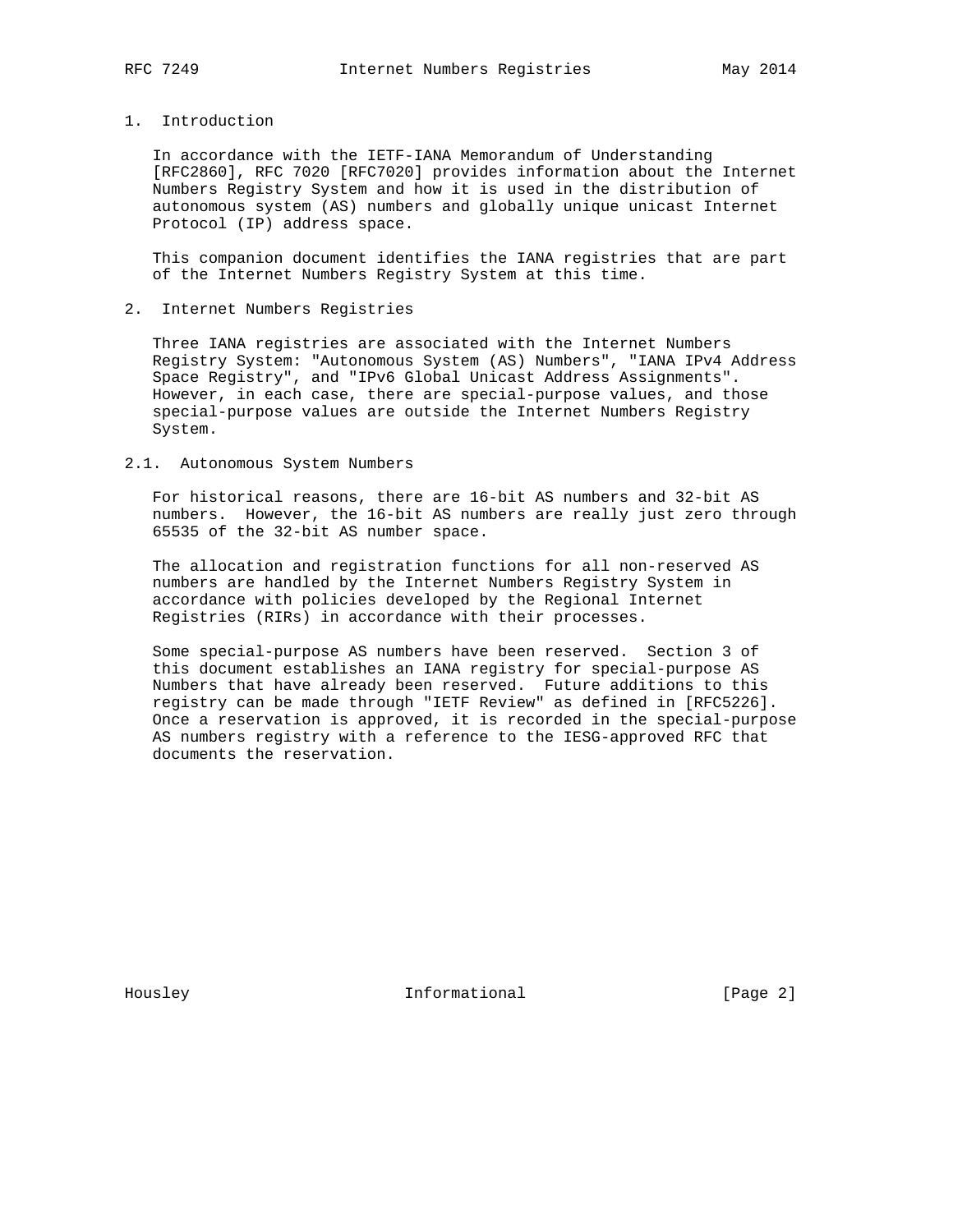## 2.2. IPv4 Addresses

 The allocation and registration functions for all non-reserved, globally unique unicast IPv4 addresses are handled by the Internet Numbers Registry System in accordance with policies developed by the RIRs in accordance with their processes.

 Reservations of special-purpose IPv4 addresses can be found in the IANA registry [IANA-IPv4-Reg]. Future additions to this registry can be made through "IETF Review" as defined in [RFC5226]. Once a reservation is approved, it is recorded in the special-purpose IPv4 address registry with a reference to the IESG-approved RFC that documents the reservation.

## 2.3. IPv6 Addresses

 The vast bulk of the IPv6 address space (approximately 7/8ths of the whole address space) is reserved by the IETF [RFC4291], with the expectation that further assignment of globally unique unicast address space will be made from this reserved space in accordance with future needs.

 The allocation and registration functions for all non-reserved globally unique unicast IPv6 addresses are handled by the Internet Numbers Registry System in accordance with policies developed by the RIRs in accordance with their processes.

 Reservations of special-purpose IPv6 addresses can be found in the IANA registry [IANA-IPv6-Reg]. Future additions to this registry can be made through "IETF Review" as defined in [RFC5226]. Once a reservation is approved, it is recorded in the special-purpose IPv6 address registry with a reference to the IESG-approved RFC that documents the reservation.

Housley **Informational** [Page 3]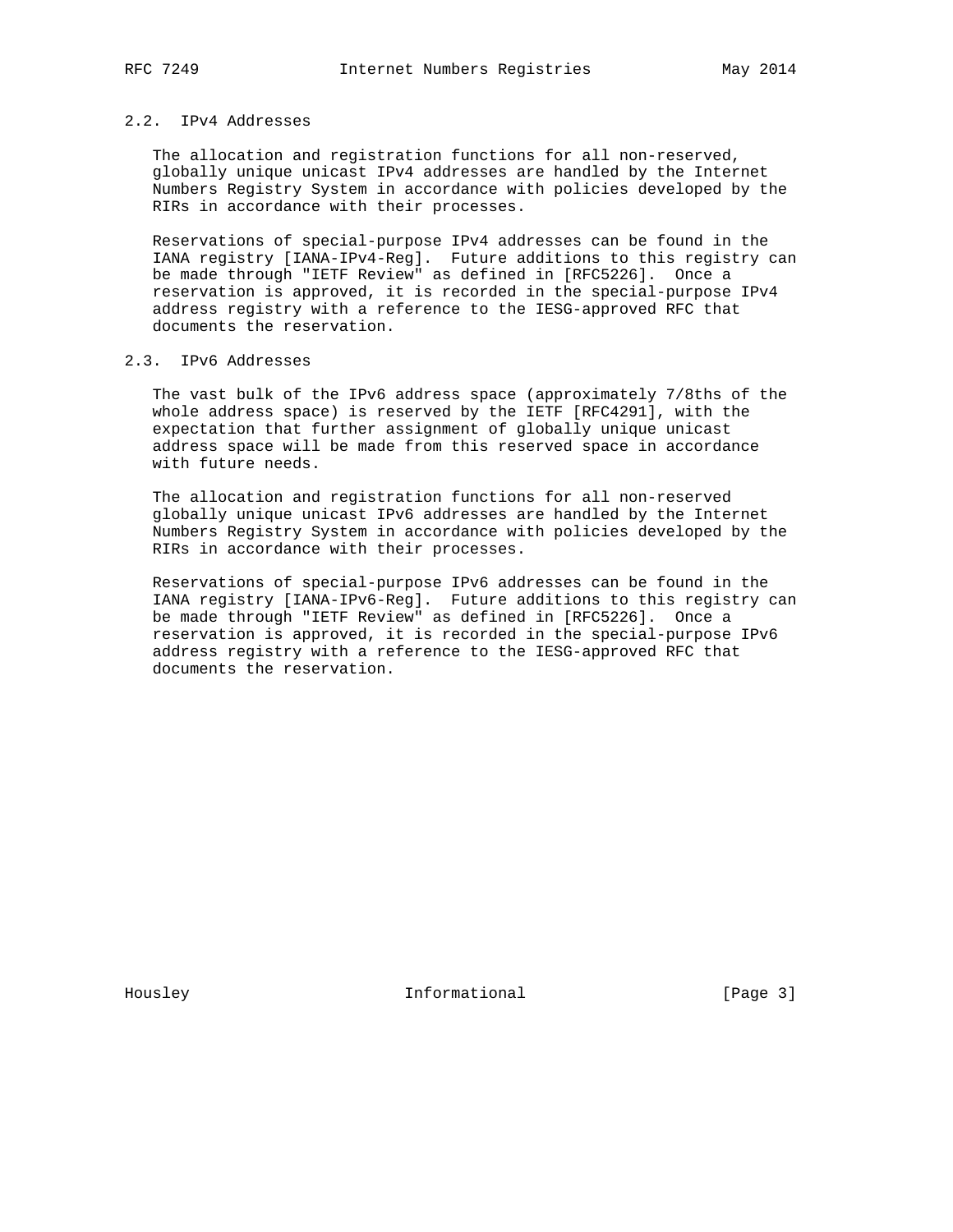3. IANA Considerations

 IANA has created the "Special-Purpose AS Numbers" registry. Future additions to this registry can be made through "IETF Review" as defined in [RFC5226]. At this time, the special-purpose AS numbers are:

| AS Numbers                          | Reason for Reservation                                              |
|-------------------------------------|---------------------------------------------------------------------|
|                                     | Reserved by [AS0-PROCESS]                                           |
| 23456                               | AS TRANS; reserved by [RFC6793]                                     |
| 64496-64511                         | For documentation and sample code; reserved<br>by $[RFC5398]$       |
| 64512-65534                         | For private use; reserved by [RFC6996]                              |
| 65535                               | Reserved by [RFC1930]                                               |
| 65536-65551                         | For documentation and sample code; reserved<br>by $[RFC5398]$       |
| 4200000000-4294967294<br>4294967295 | For private use; reserved by [RFC6996]<br>Reserved by [LAST-AS-RES] |

4. Security Considerations

 This document identifies the IANA registries that are part of the Internet Numbers Registry System at the time of publication. It does not change the security posture of the Internet in any way.

 Network operators should take care that special-purpose numbers and addresses are used on the public Internet in a manner that is consistent with their reserved purpose.

- 5. References
- 5.1. Normative References
	- [RFC2860] Carpenter, B., Baker, F., and M. Roberts, "Memorandum of Understanding Concerning the Technical Work of the Internet Assigned Numbers Authority", RFC 2860, June 2000.
	- [RFC5226] Narten, T. and H. Alvestrand, "Guidelines for Writing an IANA Considerations Section in RFCs", BCP 26, RFC 5226, May 2008.
	- [RFC7020] Housley, R., Curran, J., Huston, G., and D. Conrad, "The Internet Numbers Registry System", RFC 7020, August 2013.

Housley **Informational** [Page 4]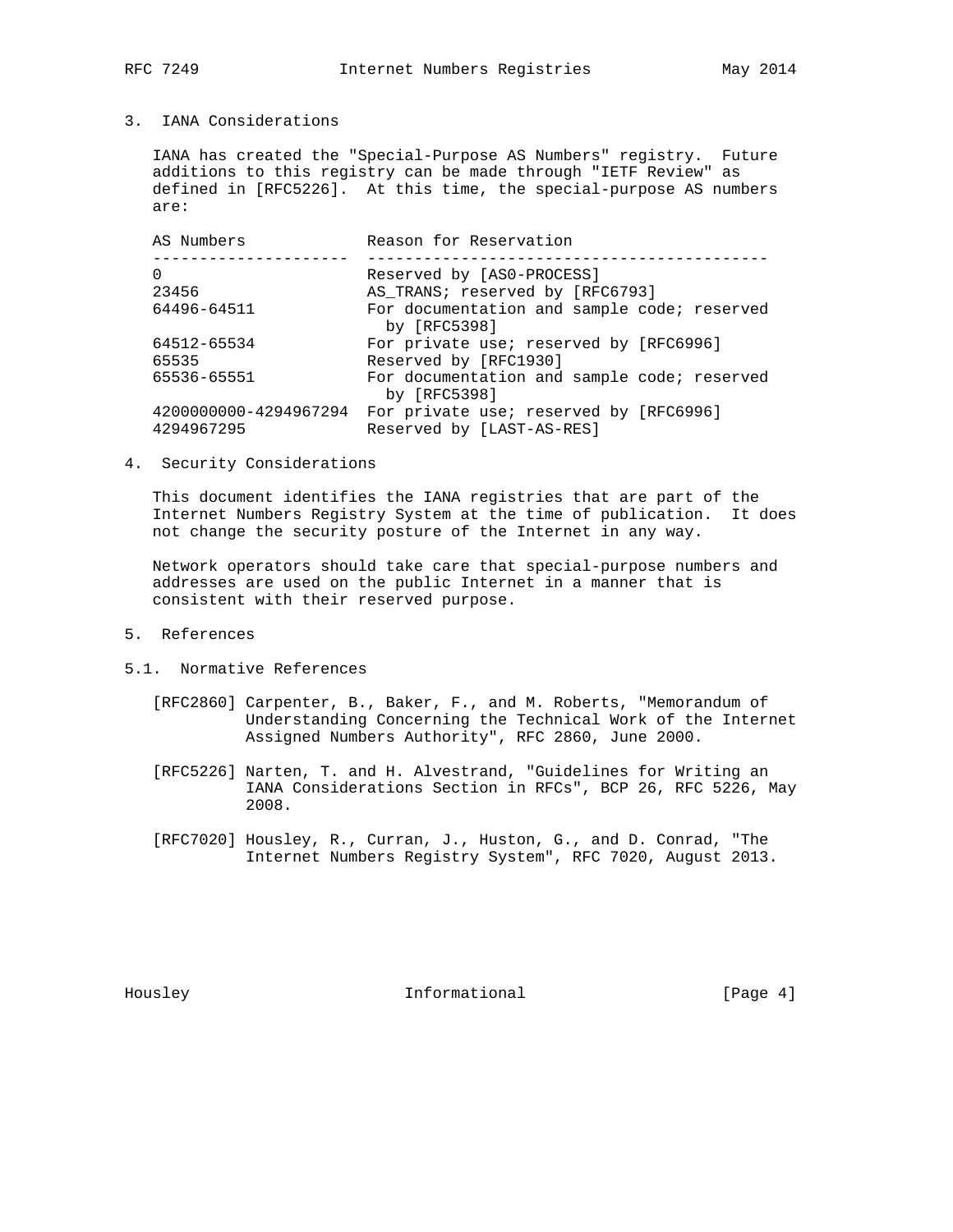# 5.2. Informative References

#### [AS0-PROCESS]

 Kumari, W., Bush, R., Schiller, H., and K. Patel, "Codification of AS 0 processing", Work in Progress, August 2012.

 [IANA-IPv4-Reg] IANA, "IANA IPv4 Special-Purpose Address Registry", <http://www.iana.org/assignments/ iana-ipv4-special-registry>.

 [IANA-IPv6-Reg] IANA, "IANA IPv6 Special-Purpose Address Registry", <http://www.iana.org/assignments/ iana-ipv6-special-registry>.

### [LAST-AS-RES]

- Haas, J. and J. Mitchell, "Reservation of Last Autonomous System (AS) Numbers", Work in Progress, April 2014.
- [RFC1930] Hawkinson, J. and T. Bates, "Guidelines for creation, selection, and registration of an Autonomous System (AS)", BCP 6, RFC 1930, March 1996.
- [RFC4291] Hinden, R. and S. Deering, "IP Version 6 Addressing Architecture", RFC 4291, February 2006.
- [RFC5398] Huston, G., "Autonomous System (AS) Number Reservation for Documentation Use", RFC 5398, December 2008.
- [RFC6793] Vohra, Q. and E. Chen, "BGP Support for Four-Octet Autonomous System (AS) Number Space", RFC 6793, December 2012.
- [RFC6996] Mitchell, J., "Autonomous System (AS) Reservation for Private Use", BCP 6, RFC 6996, July 2013.

### Acknowledgements

 Many thanks to Jari Arkko, Scott Bradner, Brian Carpenter, David Conrad, John Curran, David Farmer, Adrian Farrel, Stephen Farrell, Brian Haberman, Geoff Huston, George Michaelson, S. Moonesamy, and Thomas Narten for their insightful review and comment.

Housley **Informational** [Page 5]